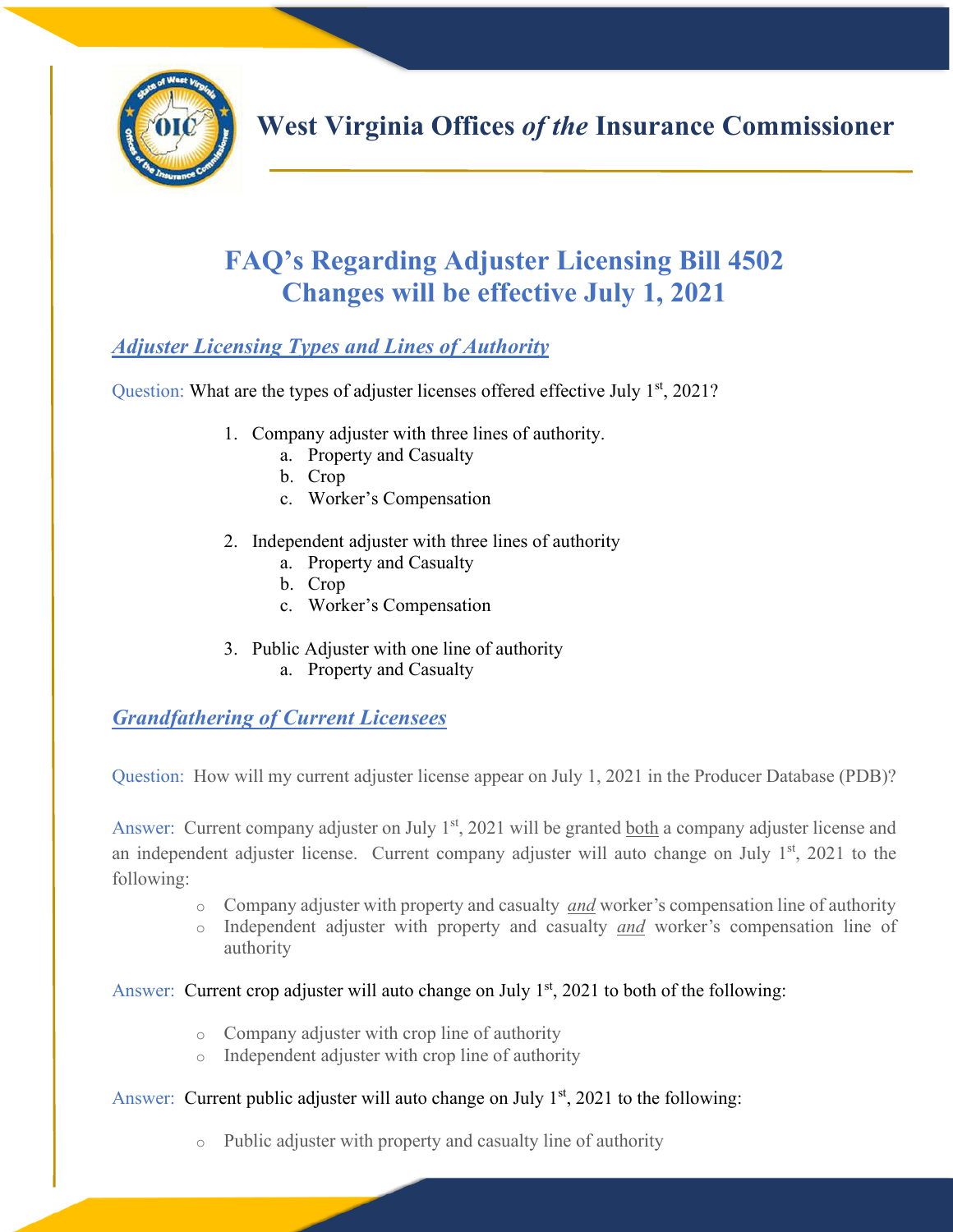The 90-day expiration window prior to renewal in 2023 or 2024 will remain and adjusters will be allowed to surrender any license or line of authority at any time after July  $1<sup>st</sup>$ , 2021. The surrender form is found at:

*[http](https://www.wvinsurance.gov/Portals/0/pdf/agents/Adjuster New Surrender Form.pdf?ver=2021-07-02-144250-800)s://www.wvinsurance.gov/Portals/0/pdf/agents/Adjuster%20New%20Surrender%20Form.pdf?ver=2021-07-02- 144250-800* 

## *Worker's Compensation Adjuster Exam*

Question: When will the exam be available for the workers' compensation line of authority?

Answer: The exam will be available on April 1, 2021. Please note the application for the workers' compensation line of authority may not be applied for before July 1, 2021. Examination and fingerprinting can be completed before July  $1<sup>st</sup>$ , 2021 but application will not be available prior to July 1st, 2021.

Question: Who is required to take the workers' compensation adjuster examination?

Answer: Any adjuster not possessing a company adjuster license on July  $1<sup>st</sup>$ , 2021 will be required to take the new worker's compensation exam.

#### *Continuing Education Requirements*

Question: Who is required to take West Virginia continuing education?

Answer: West Virginia resident adjusters and any non-resident adjuster designating West Virginia as his or her home state.

Question: What is the continuing education requirement?

Answer: 24 hours of general education, including 3 hours in ethics, every two years based on adjuster birth month (commonly referred to as biennium). Adjusters with a workers' compensation line of authority are encouraged to take at least 3 hours of continuing education courses related specifically to the adjustment of workers' compensation claims.

Question: When does the continuing education requirement begin?

Answer: Starting July 1, 2021, an adjuster must complete 24 hours every two years (biennium).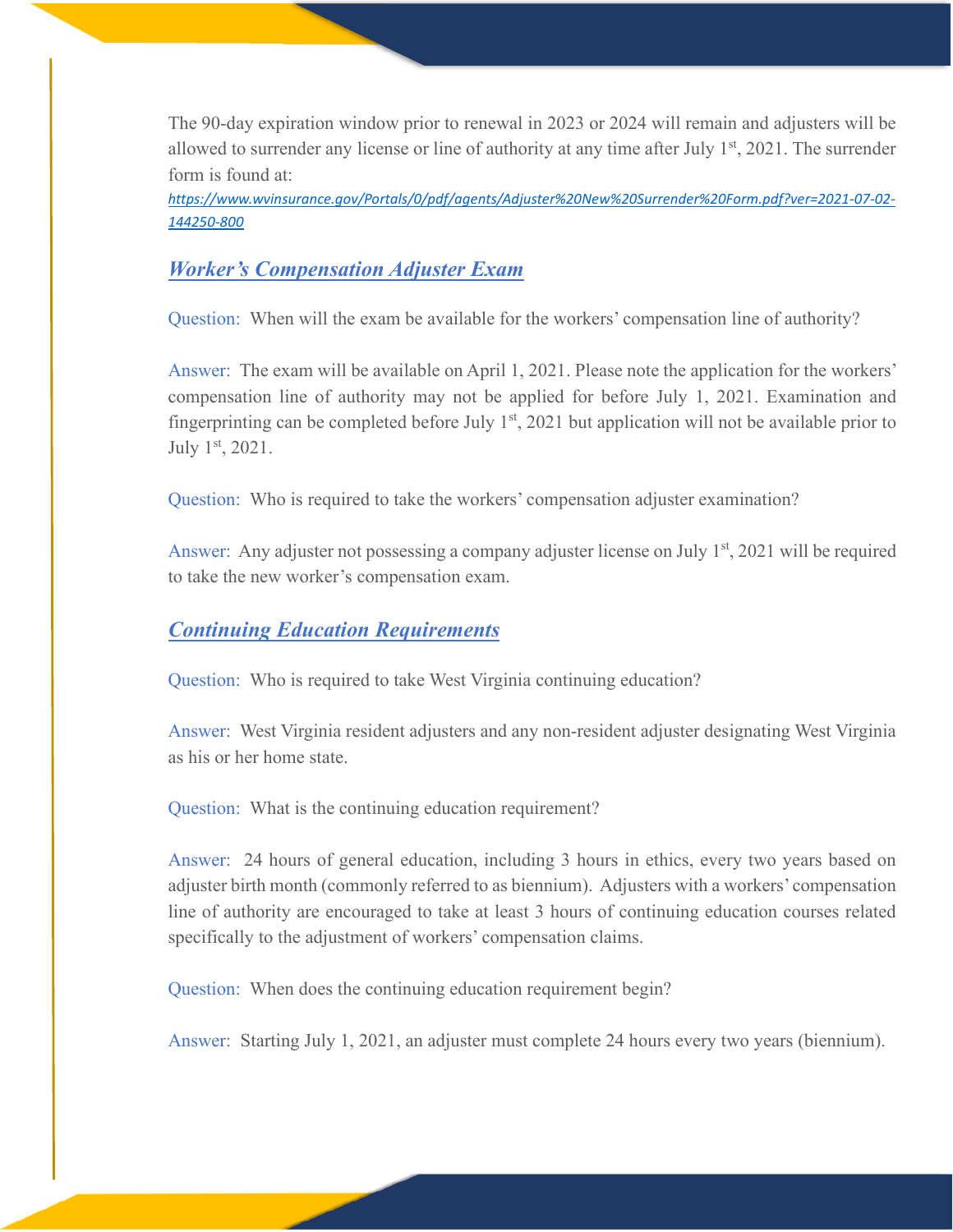Question: What courses are approved for continuing education credit?

Answer: An adjuster can take approved continuing education courses on property and casualty, crop, or workers' compensation.

Question: How do I track continuing education hours and find courses?

Answer: On our website in the Education – Resources section [www.wvinsurance.gov/Divisions/Licensing.](http://www.wvinsurance.gov/Divisions/Licensing)

#### *Fingerprinting and Criminal Background Checks*

Question: If I obtain a new adjuster license type or add a license of authority will I need to be fingerprinted for a criminal background check?

Answer: Yes. You will need to be fingerprinted and undergo a criminal background check. Procedures and locations can be found on our website at: [www.wvinsurance.gov/Divisions/Licensing.](http://www.wvinsurance.gov/Divisions/Licensing)

Question: How long are fingerprints valid?

Answer: The fingerprints are valid for 60 days. After 60 days, if you have not obtained an adjuster license you will need to be fingerprinted again.

#### *Adjusting Companies and Firms*

Question: Do adjusting companies and firms need a business entity license?

Answer: Yes. Adjusting companies and firms, effective July 1, 2021, will need to become licensed as business entities pursuant to W.Va. Code §33-12B-8. The annual business entity licensing fee is \$200 and can be applied for o[nline at www.nipr.com](http://www.nipr.com/). **Adjusting companies and firms may not apply before July 1st, 2021.** 

Question: Do adjusting companies have lines of authority?

Answer: No. Business entities do not have lines of authority. The business entity's individual adjusters will have lines of authority for which the business entity can engage in business.